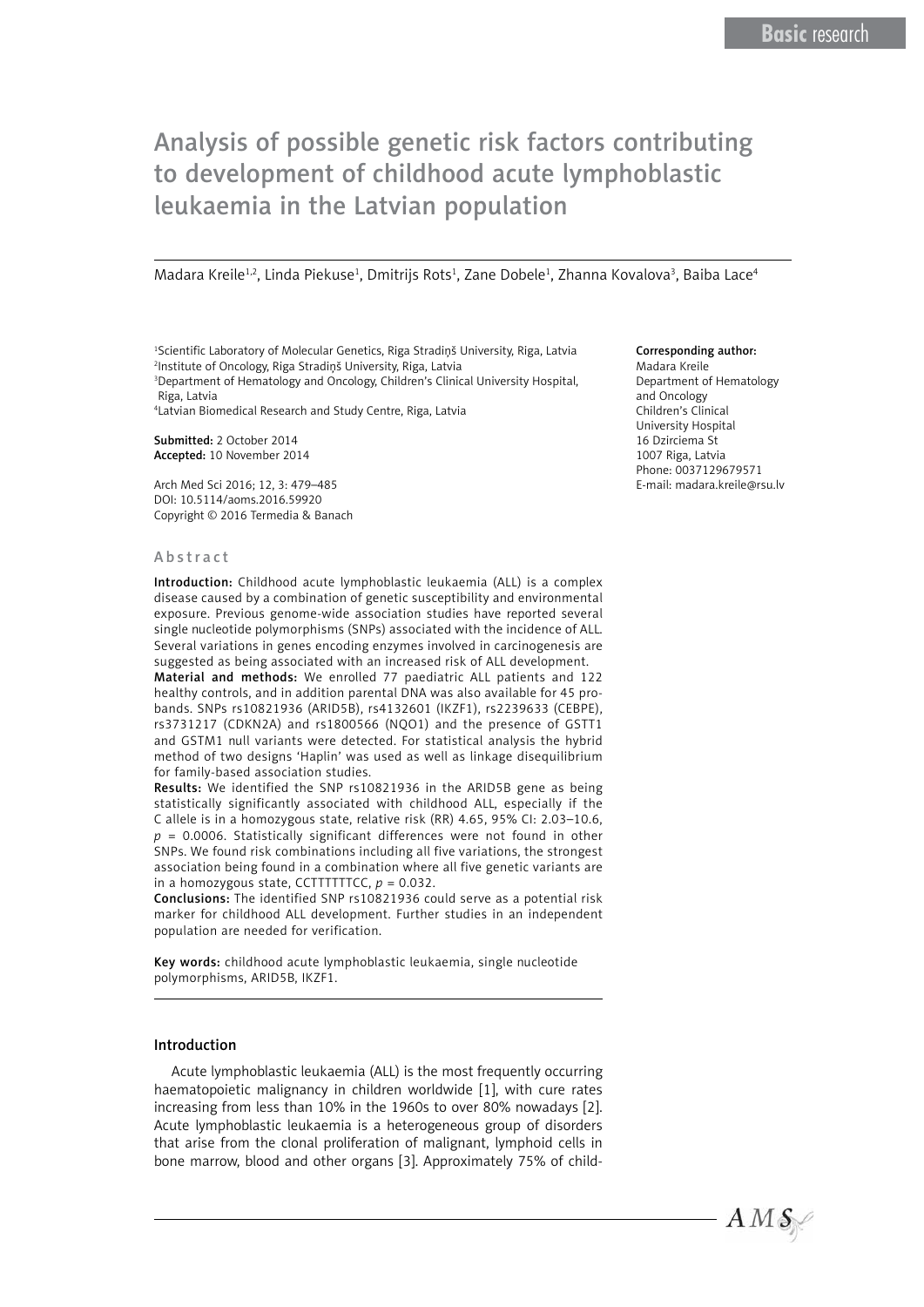hood ALL cases harbour a recurring chromosomal alteration detectable by karyotyping, fluorescent *in situ* hybridization (FISH), or molecular biology techniques. Although rearrangements are important in initiating events in leukemogenesis and are widely used in diagnosis and risk stratification algorithms, they are insufficient to fully explain leukemogenesis [4]. However, even if the genetic markers of ALL can be detected *in utero* (i.e., *ETV6- RUNX1* gene), this does not inevitably lead to ALL [5]. The development of childhood B-cell lineage ALL involves (at least) 2 genetic events (hits), the first of which frequently arises prenatally [6]. The development of leukaemia might be explained by a combination of genetic susceptibility and environmental exposure during early development in fetal life and infancy [7].

The heritable basis of susceptibility to ALL is further supported by recent candidate gene and genome-wide association studies (GWAS), suggesting that co-inheritance of multiple germline variants may contribute to the risk of the disease. Five GWAS have been performed with populations of 3 275 ALL cases and 4 817 healthy control individuals [8]. Four independent loci have been shown conclusively to be associated with ALL, and more specifically the B-cell precursor (BCP) ALL risk was associated with the particular SNPs located in 7p12.2 (*IKZF1*), 9p12 (*CDKN2A/CDKN2B*), 10q21.2 (*ARID5B*) and 14q11.2 (*CEBPE*). While the risk of ALL associated with these common variants is not insignificant (relative risk (RR) of 1.5–1.6), collectively they underscore 8–24% of the genetic variance in BCP-ALL risk [9]. The first GWAS performed by Trevino *et al.* evaluated 307 944 germline single nucleotide polymorphisms (SNPs) and identified 18 SNPs whose allele frequency differed ( $p < 1 \times 10^{-5}$ ) between a paediatric ALL population and non-ALL controls. The strongest association was shown by the SNP rs10821936 located within intron 3 of the *ARID5B* gene [10]. AT-rich interactive domain 5B (*ARID5B*) belongs to the ARID family of transcription factors and plays an important role in the regulation of embryonic development and cell growth and differentiation [11]. However, the role of *ARID5B* in childhood ALL remains unknown, although alterations in gene function may contribute to an increased risk for this disease [12].

The second GWAS study showed that the IKAROS family zinc finger 1 (*IKZF1*) germline polymorphism rs4132601 is associated with inherited risk of paediatric ALL [13]. The product of the *IKZF1* gene is Ikaros, a sequence-specific DNA-binding protein with a zinc finger motif, which plays a role in immune homeostasis through the transcriptional regulation of the earliest stages of lymphocyte ontogeny and the differentiation by both gene

transcriptional activation and repression [14]. The third association seen was at 14q11.2, with rs2239633 in the vicinity of *CEBPE*, encoding the CCAAT/enhancer binding protein e, a regulator of myelopoiesis [15]. Sherborne *et al.* reported an association between rs3731217 located in intron 1 of the gene *CDKN2A* (cyclin-dependent kinase inhibitor 2A) and childhood ALL [16].

One potentially important genetic pathway, besides the polymorphisms detected by GWAS that is suspected to play a role in the etiology of childhood ALL, is xenobiotic metabolism [17]. Polymorphisms in genes encoding xenobiotic-metabolizing enzymes are largely responsible for interindividual differences in the ability to activate and detoxify mutagenic/carcinogenic agents, and therefore may influence the susceptibility to cancer [18]. Environmental procarcinogens are activated by phase I enzymes, converting them into reactive intermediates, which are then detoxified by phase II enzymes including glutathione S transferase (GST) [19]. Functional polymorphisms have been reported in the genes coding GSTs; 20-50% of individuals do not express the enzyme *GSTT1* and/or *GSTM1* due to homozygous deletion [20]. Individuals with the *GSTT1* null and *GSTM1* null variant are unable to eliminate carcinogens effectively [21, 22]. For example, they are unable to detoxify tobacco-related carcinogens by conjugating glutathione to facilitate their removal [23], and can therefore be a candidate risk factor for childhood ALL.

The NQO1 (NAD (P) H dehydrogenase quinone 1) protein protects cells against quinine-induced oxidative stress. There have been more than 93 polymorphisms identified, the most widely studied being NM\_000903.2:c.559C>T or previously c.609C>T (rs1800566). Homozygosity is associated with the loss of enzyme activity due to the instability of the protein product [24]. The heterozygous genotype showed a threefold decrease in enzymatic activity compared with the wild type allele [25]. NQO1 has been described as an anticancer enzyme because it plays a protective role in cancerogenesis by modifying internal exposure to bioactivated carcinogens [26], and in the case of a defective enzyme it might play a role in cancerogenesis.

Because of the possible roles of polymorphisms rs10821936 (*ARID5B)*, rs4132601 (*IKZF1*), rs2239633 (*CEBPE)*, rs3731217 (*CDKN2A*) – markers which showed the strongest association from GWAS data – and rs1800566 (*NQO1*), and null genotypes of genes *GSTT1* and *GSTM1*, we performed case control and case-parent triad studies to investigate the association between these genetic markers and childhood ALL susceptibility in the Latvian population.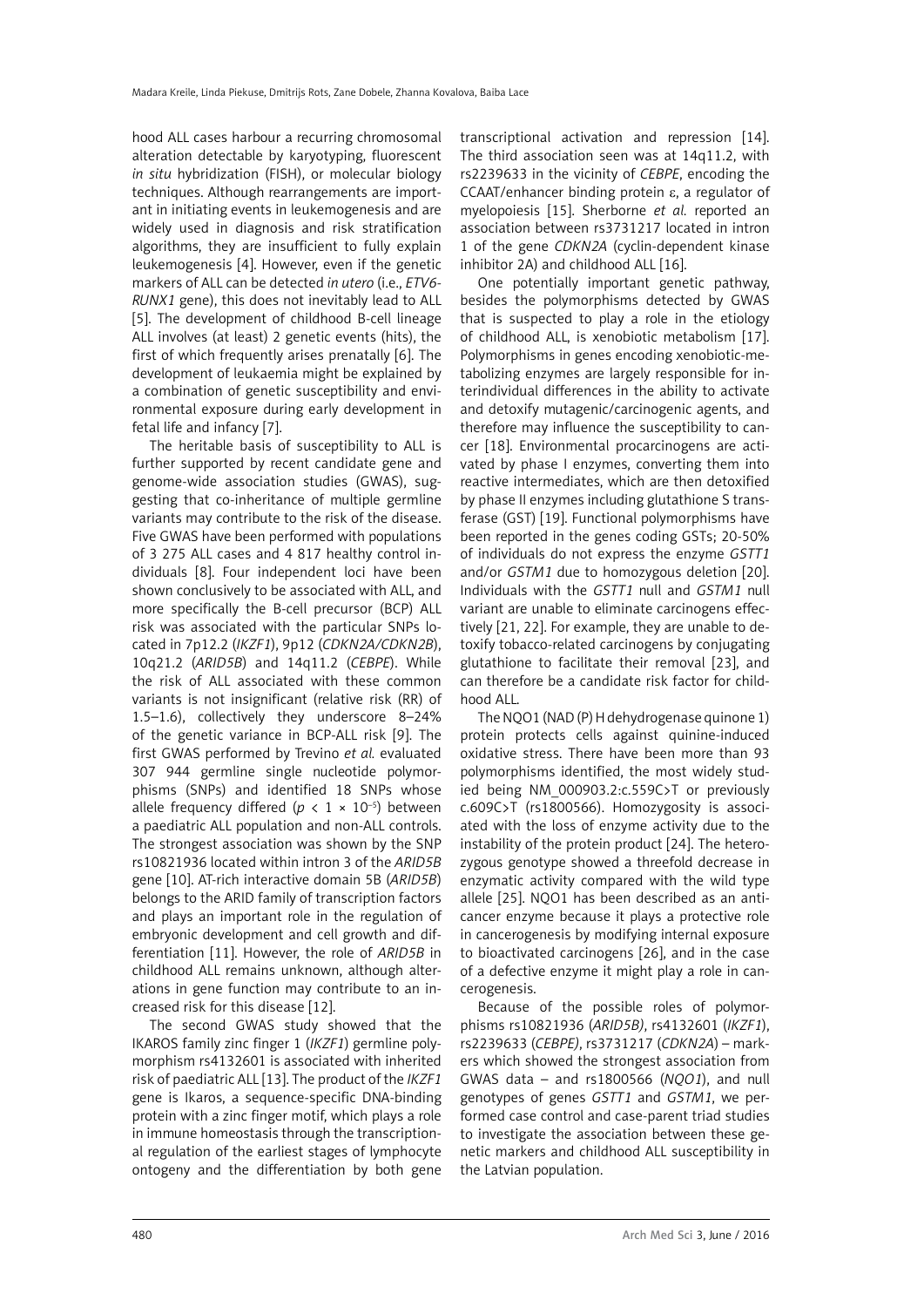## Material and methods

## Study subjects

Our cohort consisted of 76 patients with childhood B-cell progenitor cell ALL in complete remission, and 121 age- and gender-adjusted healthy controls. In addition, parental DNA was available for 45 probands. Out of 76 patients, 41 were male and 35 were female. Patients were diagnosed with ALL between 2005 and 2014, aged 1–18 years at that time. According to the data of the Latvian cancer patient registry, at the time of the study 85 patients with a diagnosis of ALL were alive (8 of them refused to take part in this study and 1 patient was not in full remission); therefore our study covered 89.4% of all patients. Parents signed an informed consent form, and the study was approved by the Central Medical Ethics committee of Latvia.

## Genotyping

Peripheral blood from the patients and their biological parents and controls was used for DNA extraction. DNA isolation from white blood cells was performed using the standard phenol/chloroform method [27].

Genotyping of polymorphisms rs4132601, rs2239633, rs3731217, and rs1800566 was performed by polymerase chain reaction – restriction fragment length polymorphism (PCR-RFLP) assay; primer sequences and restriction enzymes are shown in Table I. Genotype of the polymorphism rs10821936 was detected by Sanger sequencing; for the initial PCR we used external primers (F: 5'-CAGTGAGAGCGAGACTGCAC-3'; R: 5'-TCCT-GGCAATGTTTTTCACA-3'), while for the second amplification an internal primer was used (F: 5'-ACACCACCCCACATCTCAAT-3'). The direct sequencing of PCR products was performed using ABI Prism BigDye Terminator v3.1 Cycle sequencing kit (Applied Biosystems, Foster city, USA) using the manufacturer's protocol.

Multiplex PCR was performed to detect the presence or absence of *GSTT1* and *GSTM1* null genotypes [28].

#### Statistical analysis

Statistical analysis using the hybrid method for the case-control study and case-parent study was performed using the R program package "Haplin" [29]. To analyse case-parent trios the family-based association test (FBAT) by the transmission distortion test (TDT) and the haplotype-based TDT were performed, as implemented in the software PLINK 1.07 [30]. To separately analyse the case-control model the software JavaStat (available online) was used, the Fisher exact test was used for statistical analysis, and a *p*-value < 0.05 was considered as statistically significant.

## Results

All five analysed polymorphisms, rs10821936 (*ARID5B*), rs4132601 (*IKZF1*), rs2239633 (*CEBPE*), rs3731217 (*CDKN2A*) and rs1800566 (*NQO1*), were in Hardy-Weinberg equilibrium.

Linkage and case-control studies showed a significant association between ALL and rs10821936, which maps to intron 3 of the *ARID5B* gene. We did not find any significant association with rs4132601, which maps within the 3' UTR region of *IKZF1*, as well as rs2239633 in the locus of the *CEBPE* gene. When a hybrid statistical method (results shown in Table II) was used, statistical significance was more convincing than statistical analysis of separate association studies. The results of the family-based association study (TDT) are shown in Table III. The results of statistical analysis for case-control analysis are shown in Table IV. Separately analysing both designs showed the same results that the C allele of rs10821936 increases the risk of ALL, especially in a homozygous state.

Using the hybrid statistical method we also identified some risk-increasing combinations for

| Polymorphism | Primer sequence                       | Annealing<br>temperature [°C] | <b>Restriction enzyme</b>                            |  |
|--------------|---------------------------------------|-------------------------------|------------------------------------------------------|--|
| rs4132601    | Forward: 5'-TCATGGATTTCTCTGCTCACA-3'  | 59                            | Mbol (Thermo Fisher Scientific,<br>Waltham, MA, USA) |  |
|              | Reverse: 5'-TTCTGGTTTGAGCTTTGTTTGA-3' |                               |                                                      |  |
| rs2239633    | Forward: 5'-GGGCTGGAAACGCACTAATA-3'   | 60                            | Bsh1236I (Thermo Fisher                              |  |
|              | Reverse: 5'-CCACTCTGAGCAACCTCCTC-3'   |                               | Scientific, Waltham, MA, USA)                        |  |
| rs3731217    | Forward: 5'-CATGTAGATGGTGCCCCTGA-3'   | 55                            | Mval (Thermo Fisher Scientific,                      |  |
|              | Reverse: 5'-CCCCTCTCAAATATGCTGTCC-3'  |                               | Waltham, MA, USA)                                    |  |
| rs1800566    | Forward: 5'-TGAGAAGCCCAGACCAACTT-3'   | 60                            | Hinfl (Thermo Fisher Scientific,                     |  |
|              | Reverse: 5'-TCTCCAGGCGTTTCTTCCAT-3'   |                               | Waltham, MA, USA)                                    |  |

Table I. Polymerase chain reaction primer sequences and restriction enzymes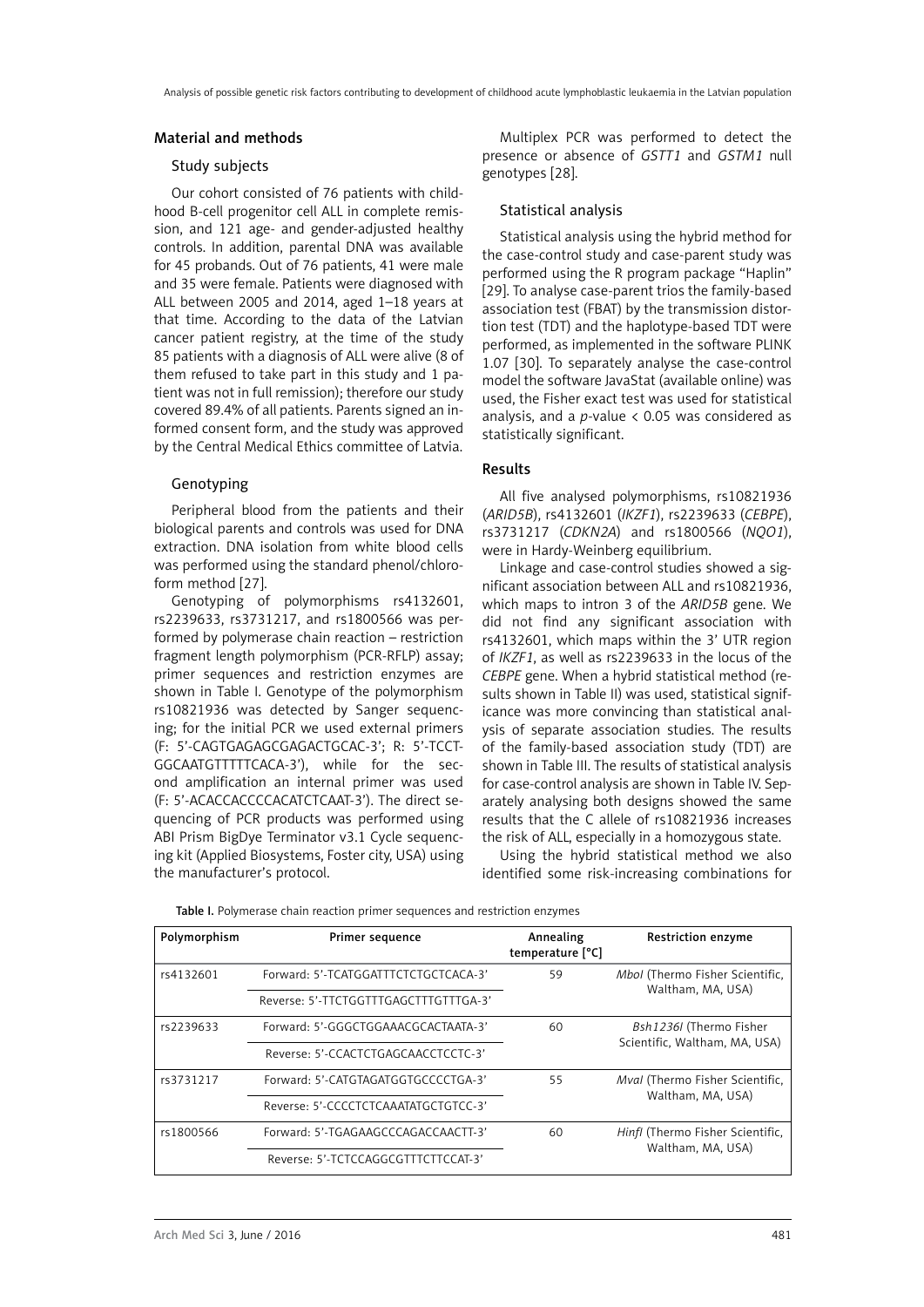Madara Kreile, Linda Piekuse, Dmitrijs Rots, Zane Dobele, Zhanna Kovalova, Baiba Lace

| Polymorphism | <b>MAF</b>   | Dose   | <b>RR</b> | 95% CI          | P-value |
|--------------|--------------|--------|-----------|-----------------|---------|
| rs10821936   | $\mathsf{C}$ | Single | 1.3       | $(0.69 - 2.2)$  | 0.44    |
|              |              | Double | 4.65      | $(2.03 - 10.6)$ | 0.0006  |
| rs4132601    | G            | Single | 1.03      | $(0.58 - 1.78)$ | 0.92    |
|              |              | Double | 1.36      | $(0.54 - 3.3)$  | 0.5     |
| rs2239633    | T            | Single | 0.91      | $(0.52 - 1.63)$ | 0.76    |
|              |              | Double | 0.74      | $(0.33 - 1.65)$ | 0.47    |
| rs3731217    | G            | Single | 0.77      | $(0.37 - 1.65)$ | 0.5     |
|              |              | Double |           |                 |         |
| rs1800566    | T            | Single | 0.94      | $(0.53 - 1.66)$ | 0.7     |
|              |              | Double | 0.57      | $(0.05 - 4.5)$  | 0.33    |

Table II. Hybrid analysis of SNP alleles in family trios and case-controls

Table III. Family-based association study TDT test

| Polymorphism | OR (95% CI)         | P-value |  |
|--------------|---------------------|---------|--|
| rs10821936   | $2.07(1.07 - 4.03)$ | 0.027   |  |
| rs4132601    | $0.73(0.4 - 1.32)$  | 0.3     |  |
| rs2239633    | $0.62(0.35 - 1.12)$ | 0.11    |  |
| rs3731217    | $1(0.32 - 3.1)$     |         |  |
| rs1800566    | $0.8(0.38 - 1.67)$  | 0.68    |  |

previously described SNPs (SNP order in genotype: rs10821936, rs4132601, rs2239633, rs3731217 and rs1800566); genotype CCTTCCTTCC was statistically significantly more frequently observed in affected children ( $p = 0.046$ ). Similar results were obtained for genotypes CCGGCCTTCC (*p* = 0.049) and CCTTTTTTCC  $(p = 0.032)$ .

The *GSTT1* and *GSTM1* null allele detection method has a limitation in that this method only detects the presence of the null genotype in a homozygous state. For statistical analysis we could only compare the frequency of the null genotype versus the non-null genotype. There was no statistically significant association between the risk of childhood acute leukaemia and polymorphisms of *GSTM1* and *GSTT1*. The *GSTT1* null variant was observed in 27.6% of cases and in 18% of controls

|  | Table IV. Frequency of SNPs in the patient and control groups |  |
|--|---------------------------------------------------------------|--|
|  |                                                               |  |

| Polymorphism | Allele    | ALL cases      | Controls   | OR (95% CI)         | P-value |
|--------------|-----------|----------------|------------|---------------------|---------|
| rs10821936   | CC        | 14 (18.7%)     | 9(7.5%)    | $2.83(1.1 - 7.59)$  | 0.02    |
|              | $CC + CT$ | 38 (50.6%)     | 40 (33.3%) | $1.49(0.8 - 2.78)$  | 0.19    |
|              | C         | 52 (34.6%)     | 71 (29.6%) | $1.67(1.1-2.67)$    | 0.028   |
| rs4132601    | GG        | 8 (10.6%)      | $7(6.1\%)$ | $1.83(0.56 - 5.9)$  | 0.28    |
|              | $GG + GT$ | 40 (53.3%)     | 51 (44.7%) | $1.41(0.75 - 2.65)$ | 0.3     |
|              | G         | 48 (32%)       | 58 (25.4%) | $1.38(0.85 - 2.23)$ | 0.2     |
| rs2239633    | TT        | 13 (17.1%)     | 23 (19.1%) | $0.87(0.38 - 1.96)$ | 0.85    |
|              | $TT + CT$ | 51 (67.1%)     | 75 (62.5%) | $0.84(0.43 - 1.64)$ | 0.63    |
|              | T.        | 64 (42.1%)     | 108 (45%)  | $0.89(0.58 - 1.37)$ | 0.6     |
| rs3731217    | GT        | 12 (16.2%)     | 26 (21.8%) | $0.69(0.3-1.56)$    | 0.36    |
|              | G         | 12 (8.1%)      | 26 (10.9%) | $0.72(0.33 - 1.55)$ | 0.48    |
| rs1800566    | <b>TT</b> | $1(1.3\%)$     | $5(4.1\%)$ | $0.31(0.01-2.8)$    | 0.41    |
|              | $TT + CT$ | 22 (28.9%)     | 42 (30.6%) | $0.82(0.42 - 1.58)$ | 0.54    |
|              | T         | $\overline{2}$ | 10         | $0.78(0.44 - 1.38)$ | 0.42    |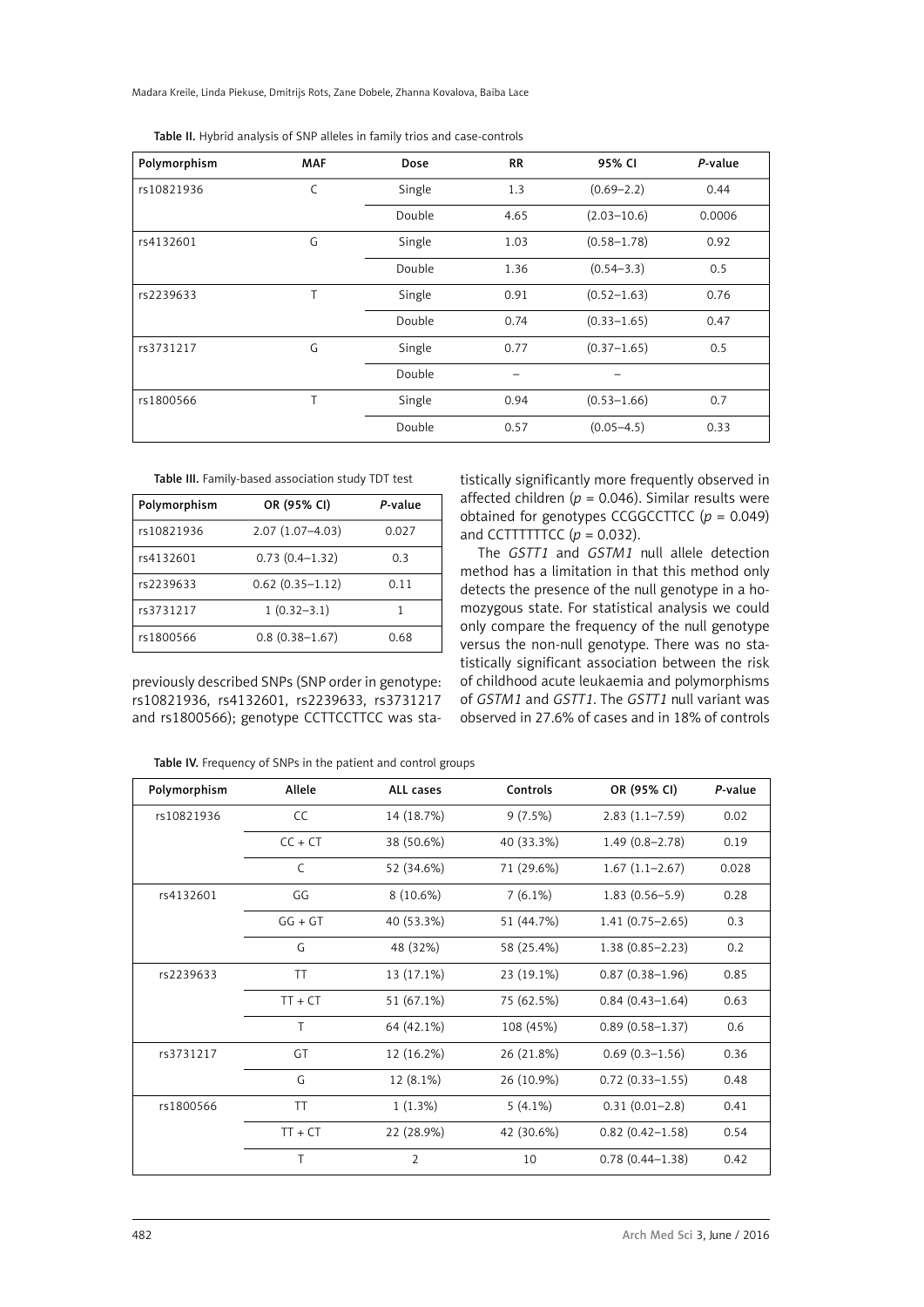(*p* = 0.16, OR = 1.69, 95% CI: 0.8–3.53), and the GSTM null variant was observed in 55.8% of cases and in 47.9% of controls (*p* = 0.3, OR = 1.37, 95% CI: 0.74–2.54).

## Discussion

Acute lymphoblastic leukaemia is a multifactorial disease influenced by genetic and environmental factors. In this study we investigated whether SNPs which were previously reported in GWAS studies influence the risk of ALL in the Latvian population. We chose the most studied cases, because Xu *et al.* hypothesized that the genetic predisposition to ALL might be largely mediated by the robust effects of a modest number of key genes, rather than the cumulative effect of tens of thousands of variants with small effects [31]. We also studied the influence of xenobiotic metabolism involved genes as a possible risk factor. Although our cohort covered 89.4% of all patients, an important limitation of this study was the sample size. This may have influenced our ability to detect small associations. In this study we were able to replicate the results from previous studies, showing that rs10821936 increases the susceptibility to childhood ALL. As is shown in the literature, this SNP has a strong association with childhood ALL [32, 33]. In our study we used the hybrid method to improve statistical significance and join two designs, and statistical analysis showed a stronger association than the designs separately. Analysis of our data showed that individuals with genotype CC have a statistically significantly increased risk of development of ALL, whereas statistical significance was lost if the individual was heterozygous. It is thought that gene variants have additive effects; someone inheriting one copy of a variant will have a roughly 50% increased risk, whereas someone who inherits all four variants in homozygous form would have a 10-fold increased risk [34].

In our study, rs4132601 in *IKZF1* and rs2239633 in *CEBPE* did not seem to affect the susceptibility to childhood ALL, although an association was found in previous GWAS studies [13] using data from Asian colleagues Wang *et al.* in the Chinese population, and Lin *et al.* in Taiwanese children. They have published data where these polymorphisms do not show any significant difference between cases and controls [11, 35]. Moreover, Wang *et al.* reported results of a cohort which consisted of 570 individuals, so small sample size could not be a limitation of that study. Vijayakrishnan *et al.* reported on the racial differences between risk allele frequency in Asians and Caucasians [36]. As we belong to the European population our results should be similar to other European countries, but the only available published data are from Poland, Pastorczak *et al.*, who only identified rs4132601 as a possible risk variant, and they could not replicate the reported associations with rs2239633 or rs3731217, nor could we [37]. Our results could be explained by the limited sample size. Although we are located close to Poland geographically, our ethnic origin is not as closely related as shown in a paper published by Nelis *et al.* [38]. To reach more reliable conclusions, further investigations closer to our gene pool are needed. However, Healy *et al.*, from Canada, in a group of 284 childhood ALL patients, also were unable to replicate the reported associations with *IKZF1* and *CEBPE.* Their group explained the lack of replication by the limited power of their study to detect loci with weaker effects [39]. In our study we were unable to find statistically significant differences between the *GSTT1* and *GSTM1* null variants and the risk of childhood ALL. As reported in the literature, based on a meta-analysis performed by Xu *et al.* including 2 424 cases, the *GSTT1* null variant is strongly associated with the risk of childhood leukaemia in Asians, but there is no association in Caucasians [21]. Similar results about the *GSTM1* null variant were reported in a meta-analysis by Tang *et al*., who found an overall association with ALL that was lost in Caucasians after stratification by ethnic groups [40], which might explain the lack of statistical significance in our study. Similarly, we could not find any association with another polymorphism involved in xenobiotic metabolism.

Although the meta-analysis performed by Han *et al.* showed an association with polymorphism 609 C>T (rs1800566), especially in a Caucasian population, they report that there is no association between NQO1 polymorphism and childhood leukaemia [41]. These results showed a similarity with ours, especially taking into consideration that only 18 out of 77 children in our ALL cohort were older than 10 at the time of the ALL diagnosis. We might hypothesize that our cohort was too young to observe the possible impact of polymorphisms involved in xenobiotic metabolism.

In conclusion, overall, the *ARID5B* SNP rs10821936 has a significant association with the risk of childhood ALL – this polymorphism could serve as a genetic susceptibility marker for ALL. The cohort should be enlarged to estimate the real effect of other SNPs, or if Estonian and Lithuanian samples could be available to validate the effect of these SNPs in neighbouring populations.

## Conflict of interest

The authors declare no conflict of interest.

## References

1. Lautner-Csorba O, Gezsi A, Erdelyi DJ, et al. Roles of genetic polymorphisms in the folate pathway in childhood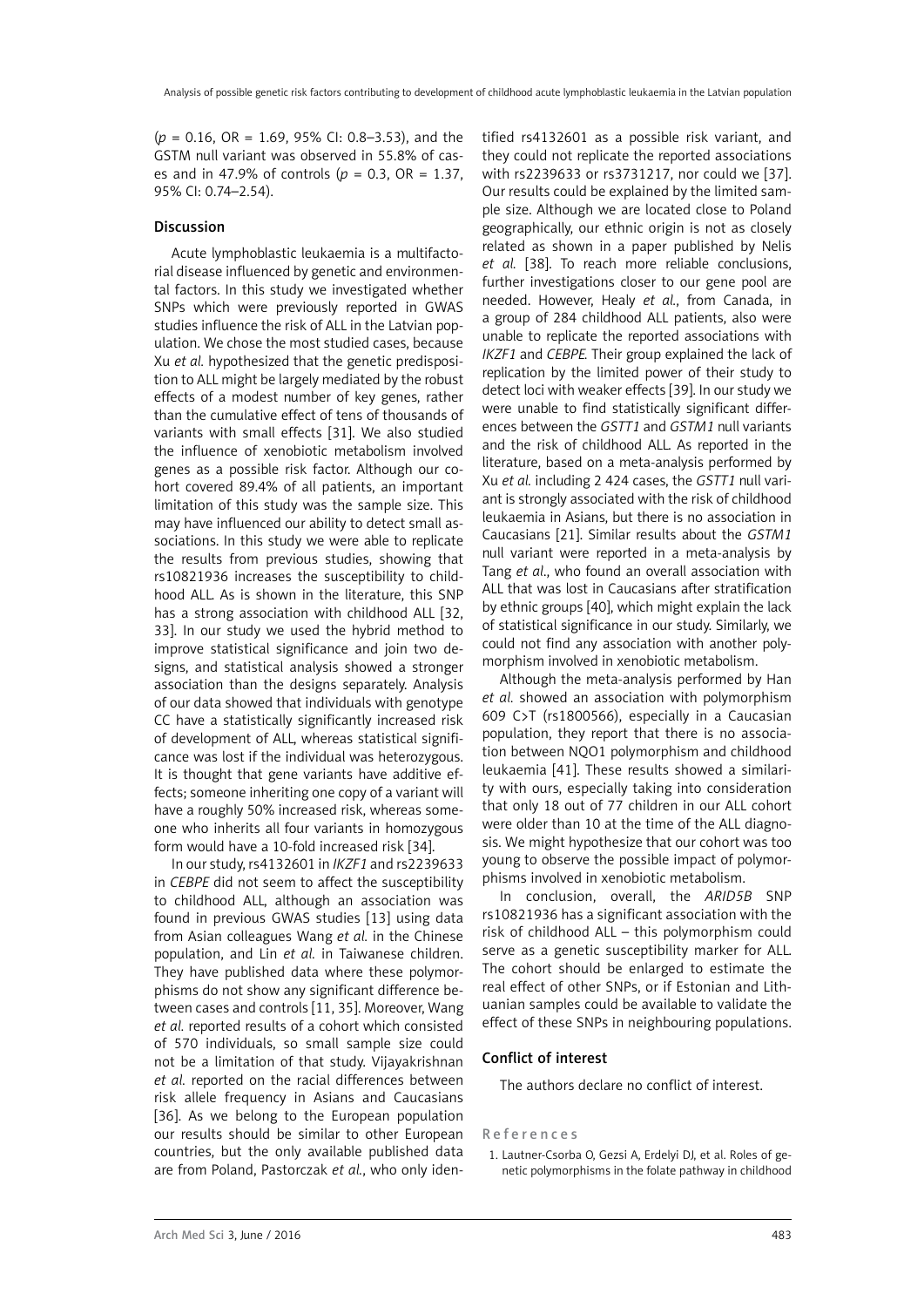acute lymphoblastic leukemia evaluated by Bayesian relevance and effect size analysis. PLoS One 2013; 8: e69843.

- 2. Yang JJ, Cheng C, Devidas M, et al. Genome-wide association study identifies germline polymorphisms associated with relapse of childhood acute lymphoblastic leukemia. Blood 2012; 20: 4197-204.
- 3. Zhai X, Wang H, Zhu X, et al. Gene polymorphisms of ABC transporters are associated with clinical outcomes in children with acute lymphoblastic leukemia. Arch Med Sci 2012; 8: 659-71.
- 4. Mullighan CG. The molecular genetic makeup of acute lymphoblastic leukemia. Hematology Am Soc Hematol Educ Program 2012; 2012: 389-96.
- 5. Peyrouze P, Guihard S, Grardel N, et al. Genetic polymorphisms in ARID5B, CEBPE, IKZF1 and CDKN2A in relation with risk of acute lymphoblastic leukaemia in adults: a Group for Research on Adult Acute Lymphoblastic Leukaemia (GRAALL) study. Br J Haematol 2012; 5: 599-602.
- 6. Lausten-Thomsen U, Madsen HO, Vestergaard TR, Hjalgrim H, Nersting J, Schmiegelow K. Prevalence of t(12;21)[ETV6-RUNX1]-positive cells in healthy neonates. Blood 2011; 1: 186-9.
- 7. Healy J, Belanger H, Beaulieu P, Lariviere M, Labuda D, Sinnett D. Promoter SNPs in G1/S checkpoint regulators and their impact on the susceptibility to childhood leukemia. Blood 2007; 2: 683-92.
- 8. Offenmuller S, Ravindranath Y, Goyette G, et al. Focused screening of a panel of cancer-related genetic polymorphisms reveals new susceptibility loci for pediatric acute lymphoblastic leukemia. Pediatr Blood Cancer 2014; 8: 1411-5.
- 9. Enciso-Mora V, Hosking FJ, Sheridan E, et al. Common genetic variation contributes significantly to the risk of childhood B-cell precursor acute lymphoblastic leukemia. Leukemia 2012; 10: 2212-5.
- 10. Trevino LR, Yang W, French D, et al. Germline genomic variants associated with childhood acute lymphoblastic leukemia. Nat Genet 2009; 9: 1001-5.
- 11. Lin CY, Li MJ, Chang JG, et al. High-resolution melting analyses for genetic variants in ARID5B and IKZF1 with childhood acute lymphoblastic leukemia susceptibility loci in Taiwan. Blood Cells Mol Dis 2014; 2-3: 140-5.
- 12. Gutierrez-Camino A, Lopez-Lopez E, Martin-Guerrero I, et al. Intron 3 of the ARID5B gene: a hot spot for acute lymphoblastic leukemia susceptibility. J Cancer Res Clin Oncol 2013; 11: 1879-86.
- 13. Papaemmanuil E, Hosking FJ, Vijayakrishnan J, et al. Loci on 7p12.2, 10q21.2 and 14q11.2 are associated with risk of childhood acute lymphoblastic leukemia. Nat Genet 2009; 9: 1006-10.
- 14. Qazi, S, Ma H, Uckun FM. Absence of genomic deletions in pediatric B-precursor acute lymphoblastic leukemia. Int J Mol Med Sci 2013; 9: 72-82.
- 15. Prasad RB, Hosking FJ, Vijayakrishnan J, et al. Verification of the susceptibility loci on 7p12.2, 10q21.2, and 14q11.2 in precursor B-cell acute lymphoblastic leukemia of childhood. Blood 2010; 9: 1765-7.
- 16. Sherborne AL, Hosking FJ, Prasad RB, et al. Variation in CDKN2A at 9p21.3 influences childhood acute lymphoblastic leukemia risk. Nat Genet 2010; 6: 492-4.
- 17. Nousome D, Lupo PJ, Okcu MF, Scheurer ME. Maternal and offspring xenobiotic metabolism haplotypes and the risk of childhood acute lymphoblastic leukemia. Leuk Res 2013; 5: 531-5.
- 18. Huang GZ, Shan W, Zeng L, Huang LG. The GSTP1 A1578G polymorphism and the risk of childhood acute

lymphoblastic leukemia: results from an updated meta-analysis. Genet Mol Res 2013; 3: 2481-91.

- 19. Chauhan PS, Ihsan R, Mishra AK, et al. High order interactions of xenobiotic metabolizing genes and P53 codon 72 polymorphisms in acute leukemia. Environ Mol Mutagen 2012; 8: 619-30.
- 20. Dunna NR, Vure S, Sailaja K, et al. Deletion of GSTM1 and T1 genes as a risk factor for development of acute leukemia. Asian Pac J Cancer Prev 2013; 4: 2221-4.
- 21. Xu LY, Cao LF. GSTT1 genetic polymorphism and susceptibility to childhood acute lymphoblastic leukemia: a meta-analysis. Tumour Biol 2014; 2: 1433-7.
- 22. Liu D, Liu Y, Ran L, Shang H, Li D. GSTT1 and GSTM1 polymorphisms and prostate cancer risk in Asians: a systematic review and meta-analysis. Tumour Biol 2013; 5: 2539-44.
- 23. Amer MA, Ghattas MH, Abo-Elmatty DM, Abou-El-Ela SH. Evaluation of glutathione S-transferase P1 genetic variants affecting type-2 diabetes susceptibility and glycemic control. Arch Med Sci 2012; 8: 631-6.
- 24. Ouerhani S, Cherif N, Bahri I, Safra I, Menif S, Abbes S. Genetic polymorphisms of NQO1, CYP1A1 and TPMT and susceptibility to acute lymphoblastic leukemia in a Tunisian population. Mol Biol Rep 2013; 2: 1307-14.
- 25. Zheng B, Wang Z, Chai R. NQO1 C609T polymorphism and colorectal cancer susceptibility: a meta-analysis. Arch Med Sci 2014; 10: 651-60.
- 26. Li C, Zhou Y. Association between NQO1 C609T polymorphism and acute lymphoblastic leukemia risk: evidence from an updated meta-analysis based on 17 case-control studies. J Cancer Res Clin Oncol 2014; 6: 873-81.
- 27. John SW, Weitzner G, Rozen R, Scriver CR. A rapid procedure for extracting genomic DNA from leukocytes. Nucleic Acids Res 1991; 2: 408.
- 28. Kondo S, Sturgis EM, Li F, Wei Q, Li G. GSTM1 and GSTT1 null polymorphisms and risk of salivary gland carcinoma. Int J Clin Exp Med 2009; 1: 68-75.
- 29. Jugessur A, Shi M, Gjessing HK, et al. Genetic determinants of facial clefting: analysis of 357 candidate genes using two national cleft studies from Scandinavia. PLoS One 2009; 4: e5385.
- 30. Purcell S, Neale B, Todd-Brown K, et al. PLINK: a tool set for whole-genome association and population-based linkage analyses. Am J Hum Genet 2007; 3: 559-75.
- 31. Xu H, Yang W, Perez-Andreu V, et al. Novel susceptibility variants at 10p12.31-12.2 for childhood acute lymphoblastic leukemia in ethnically diverse populations. J Natl Cancer Inst 2013; 10: 733-42.
- 32. Guo LM, Xi JS, Ma Y, Shao L, Nie CL, Wang GJ. ARID5B gene rs10821936 polymorphism is associated with childhood acute lymphoblastic leukemia: a meta-analysis based on 39,116 subjects. Tumour Biol 2014; 1: 709-13.
- 33. Kennedy AE, Kamdar KY, Lupo PJ, Okcu MF, Scheurer ME, Dorak MT. Genetic markers in a multi-ethnic sample for childhood acute lymphoblastic leukemia risk. Leuk Lymphoma 2015; 56: 169-74.
- 34. Inaba H, Greaves M, Mullighan CG. Acute lymphoblastic leukaemia. Lancet 2013; 9881: 1943-55.
- 35. Wang Y, Chen J, Li J, et al. Association of three polymorphisms in ARID5B, IKZF1 and CEBPE with the risk of childhood acute lymphoblastic leukemia in a Chinese population. Gene 2013; 2: 203-7.
- 36. Vijayakrishnan J, Sherborne AL, Sawangpanich R, Hongeng S, Houlston RS, Pakakasama S. Variation at 7p12.2 and 10q21.2 influences childhood acute lymphoblastic leukemia risk in the Thai population and may contribute